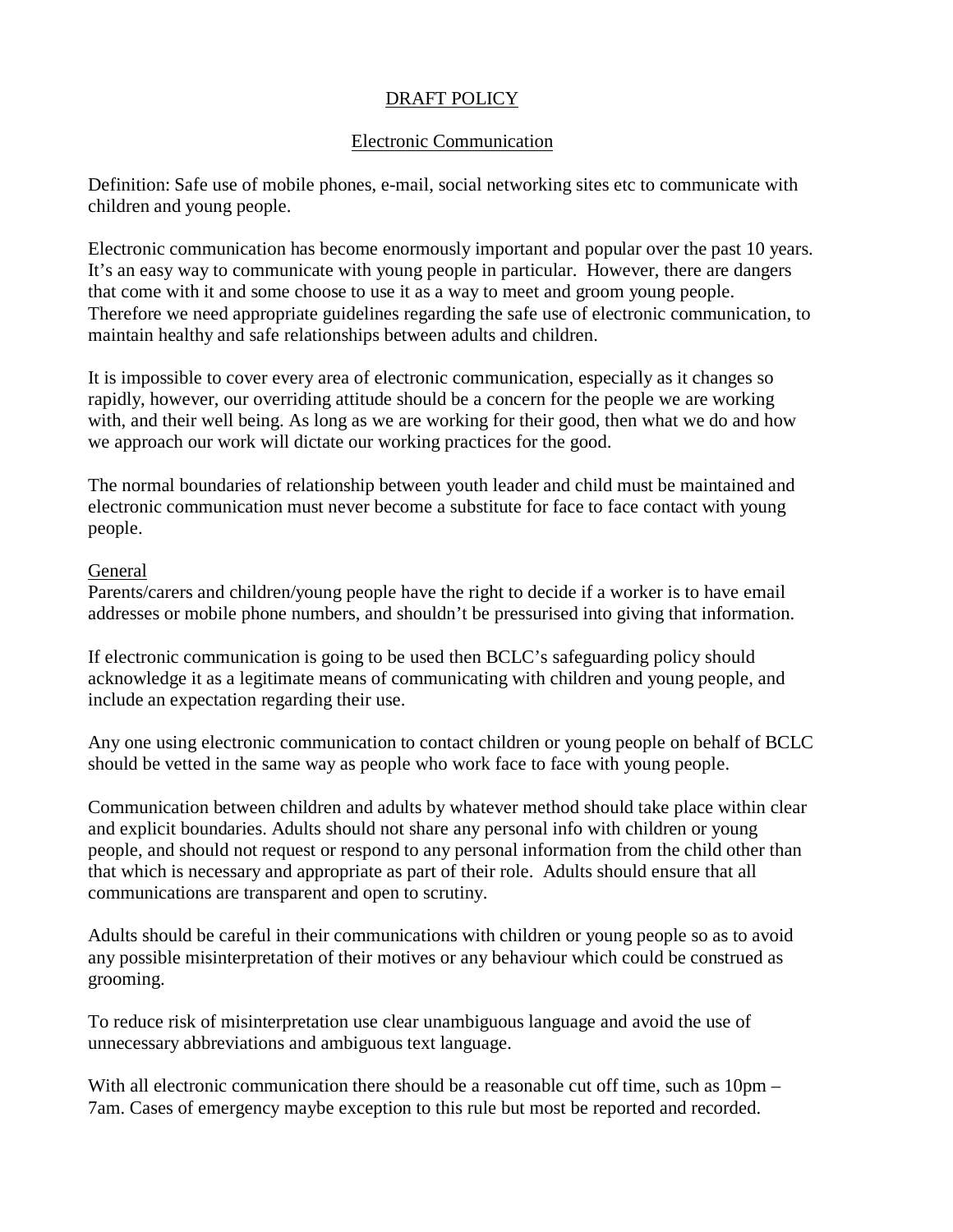It is the youth leader's responsibility to set the boundaries on electronic communication, they should not be communicating with young people in this way at all hours of day and night.

Contact with young people by electronic communication should be for information giving purposes only, not just general chatter.

## Consent

If electronic communication is to be used to contact children or young people, written consent should be obtained from the parent/carer. Direct communication with children of primary school age and below is not advised.

## Internet Access

BCLC provides internet access for children/young people. Parent/carers and children/young people should sign a user agreement, which explains what is acceptable/ unacceptable online. Adequate parental control filters should be in place, and children and young people should be supervised by an adult whilst using the computers.

# E-mail

E-mails should be sent out with BCLC youth header and footer showing the young person this is an official communication from a member of the youth team.

# Chat and Instant Messenger

Use of instant messenger services should be kept to a minimum.

However, recognising that a young person in need/crisis may use this as a way of communicating; significant conversations should be saved as a text file if possible, and a log kept of who and when they communicated.

## Mobile phones

It is unreasonable to expect BCLC to provide mobile phones for volunteers, so safeguards need to be built in here.

Mobile phone usage should be primarily about information giving. 'Text language' should be avoided so that there is no misunderstanding of what is being communicated. 'Text Conversations' should usually be avoided; not finishing of with a kiss or any other words that could be miss-understood (that is a series of text messages/emails being sent to and from youth leader and young person)

## Cameras on mobile phones

The use of the camera should comply with BCLC's policy on photo's/videos. It would be unwise to keep images of a children or young people on workers mobile phones.